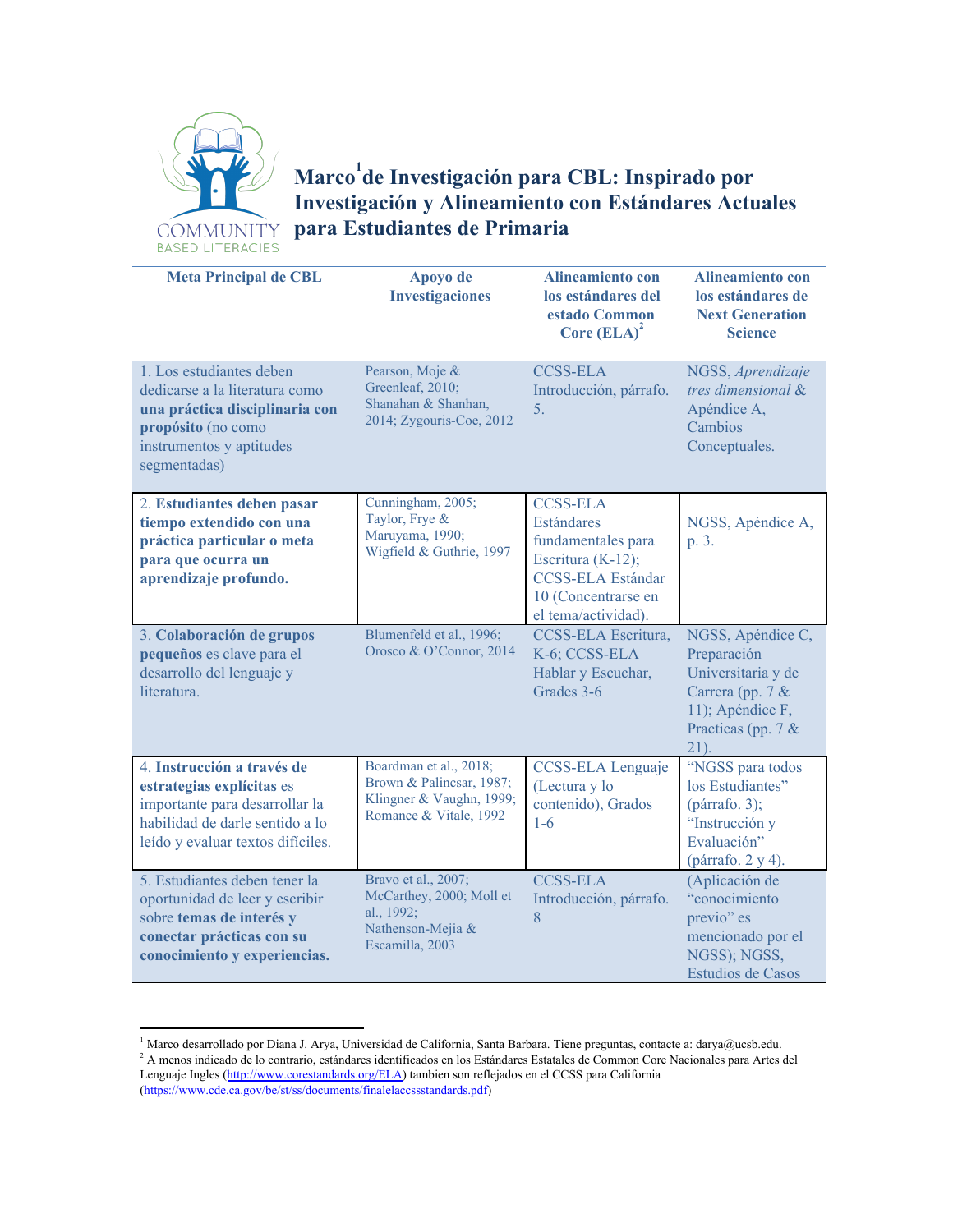| 6. Estudiantes deben tener la<br>oportunidad de dedicarse a varias<br>prácticas literarias para metas o<br>propósitos del mundo real.<br>(ejemplo: leer o escribir sobre<br>descubrimientos científicos para<br>el público). | Arya & Maul, 2012; Duke<br>et al., 2006; Gambrell et<br>al., 2007; Gustad, 2014;<br>McCarthey & Garcia,<br>2005                  | (Solo en California)<br>CCSS): Estándares de<br>Lenguaje, K-5. | NGSS, Instrucción y<br>Evaluación,<br>Estudios de Casos.                                      |
|------------------------------------------------------------------------------------------------------------------------------------------------------------------------------------------------------------------------------|----------------------------------------------------------------------------------------------------------------------------------|----------------------------------------------------------------|-----------------------------------------------------------------------------------------------|
| 7. Estudiantes deben dedicarse<br>al razonamiento crítico<br>(evaluar, interrogar, criticar, etc.)<br>de información textual además<br>de identificar ideas claves.                                                          | Alvermann & Hagood,<br>$2000$ ; Arya et al., in press;<br>Duke et al., 2015;<br>McClung, 2018;<br>McDaniel, 2004; Petty,<br>1956 | <b>CCSS-ELA</b><br>Introduccion, párrafo.<br>5 y 8.            | NGSS, el FAQ, Lo<br>contenido y base de<br>investigación de los<br>estándares, párrafo.<br>5. |

## **Referencias para las Citas de Arriba**

- Alvermann, D. E., & Hagood, M. C. (2000). Critical media literacy: Research, theory, and practice in "New Times". *The Journal of educational research*, *93*(3), 193-205.
- Arya, D.J., Clairmont, A. & Hirsch, S. (in press). Interpreting and explaining data representations: A comparison across grades 1-7. In the forcoming, *Perspectives in Writing* series edited by Susan McLeod and Rich Rice. Colorado State University Press.
- Arya, D. J., & Maul, A. (2012). The role of the scientific discovery narrative in middle school science education: An experimental study. *Journal of Educational Psychology*, *104*(4), 1022.
- Blumenfeld, P. C., Marx, R. W., Soloway, E., & Krajcik, J. (1996). Learning with peers: From small group cooperation to collaborative communities. *Educational researcher*, *25*(8), 37-39.
- Boardman, A., Vaughn, S., & Klingner, J. (2018). Teaching Collaborative Strategic Reading (CSR) to Students with Learning Disabilities. *From Floundering to Fluent: Reaching and Teaching Struggling Readers*, 83.
- Bravo, M. A., Hiebert, E. H., & Pearson, P. D. (2007). Tapping the linguistic resources of Spanish/English bilinguals: The role of cognates in science. *Vocabulary acquisition: Implications for reading comprehension*, 140-156.
- Brown, A. L., & Palincsar, A. S. (1987). *Reciprocal teaching of comprehension strategies: A natural history of one program for enhancing learning*. Ablex Publishing.
- Cunningham, P. (2005). If they don't read much, how they ever gonna get good?. *The Reading Teacher*, *59*(1), 88-90.
- Duke, N. K., Purcell-Gates, V., Hall, L. A., & Tower, C. (2006). Authentic literacy activities for developing comprehension and writing. *The Reading Teacher*, *60*(4), 344-355.
- Duke, N. K., Zhang, S., & Morsink, P. M. (2015). Neglected areas of instruction. *Reading at A Crossroads*, 148-161.
- Gambrell, L. B., Malloy, J. A., & Mazzoni, S. A. (2007). Evidence-based best practices for comprehensive literacy instruction. *Best practices in literacy instruction*, *3*, 11-29.
- Klingner, J. K., & Vaughn, S. (1999). Promoting reading comprehension, content learning, and English acquisition though Collaborative Strategic Reading (CSR). *The Reading Teacher*, *52*(7), 738-747.